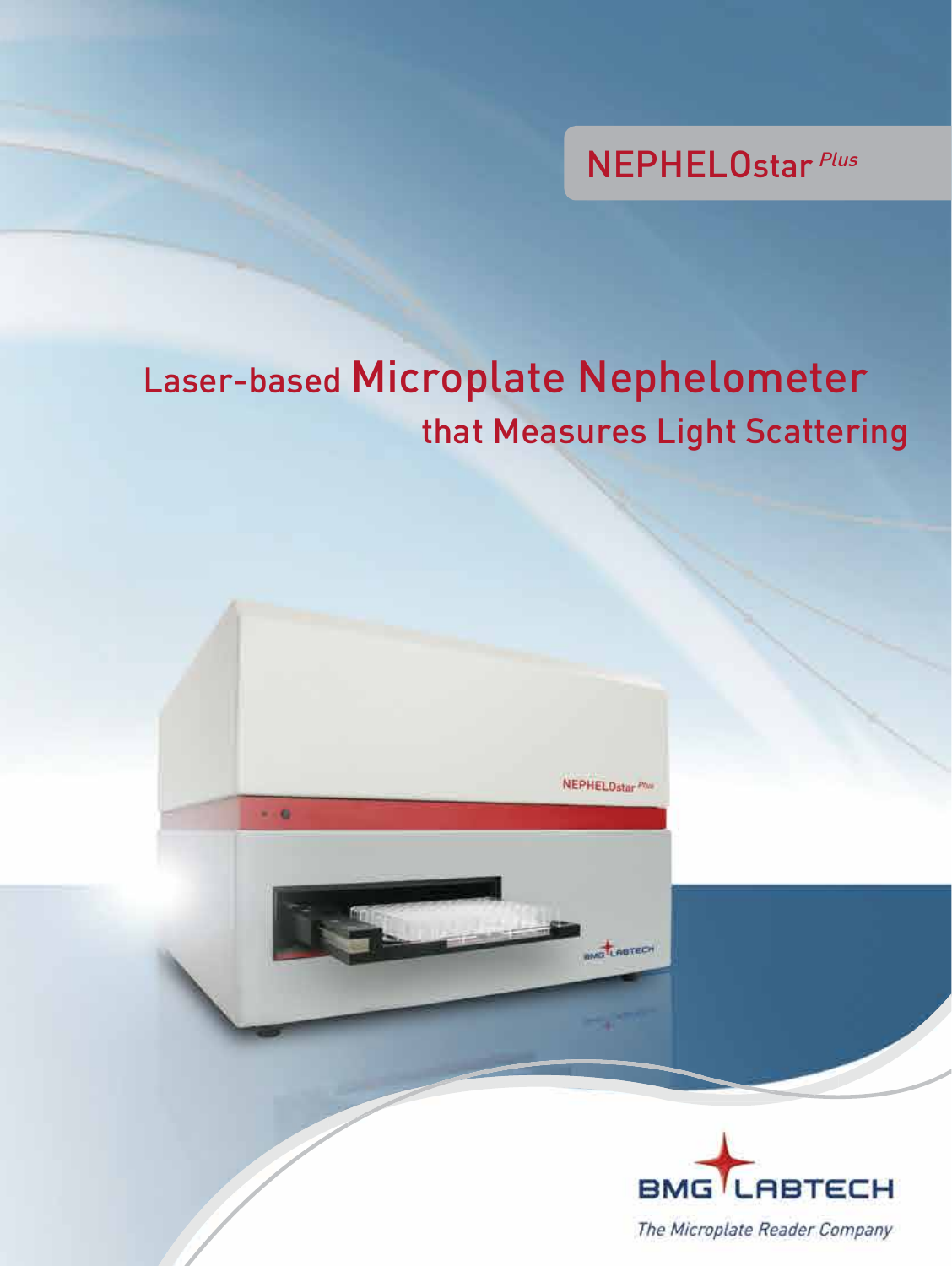# **NEPHELOstar Plus**



# **The unique laser-based microplate Nephelometer**

**that measures scattered light.**

The NEPHELOstar Plus is the world's only laserbased microplate nephelometer that uses light scattering to measure turbidity or solubility of a sample.

# **Flexibility**

The NEPHELOstar Plus microplate nephelometer detects particles in liquid samples by measuring forward scattered light when a laser beam is directed through the solution. This scattered light is detected at incident angles up to 80 degrees, making it approximately thirty times more sensitive than traditional transmission readers that measure the reduction in direct light passing through a sample well.

The key feature of the NEPHELOstar Plus is the robust optical system employing a self-monitoring laser diode that offers adjustable intensity and beam diameter. These features permit the user to reduce meniscus effects and to optimize sensitivity, allowing for measurements to be performed in up to 384-well plate formats.



Laser light is scattered in a microplate well due to insoluble particles in the solution.

Up to two onboard reagent injectors, precise temperature control, multi-mode shaking capabilities, automatic gain adjustment, Stacker plate handler, and compatibility with robotic systems further enhance instrument flexibility.

### Optical Design

The high-intensity light source of the NEPHELOstar Plus is a laser diode (at 635 nm) with a highly collimated beam. The laser beam passes through the sample well into an Ulbricht sphere scattered light detector. If the light is not deflected by particles, it passes straight through the sphere and no signal is generated. If particles are present in the sample, the light is scattered and reflected around the interior of the sphere and ultimately detected by a photodiode that records a signal.

In liquid solutions, the relationship between the concentration of scattering particles and scattered light intensity is linear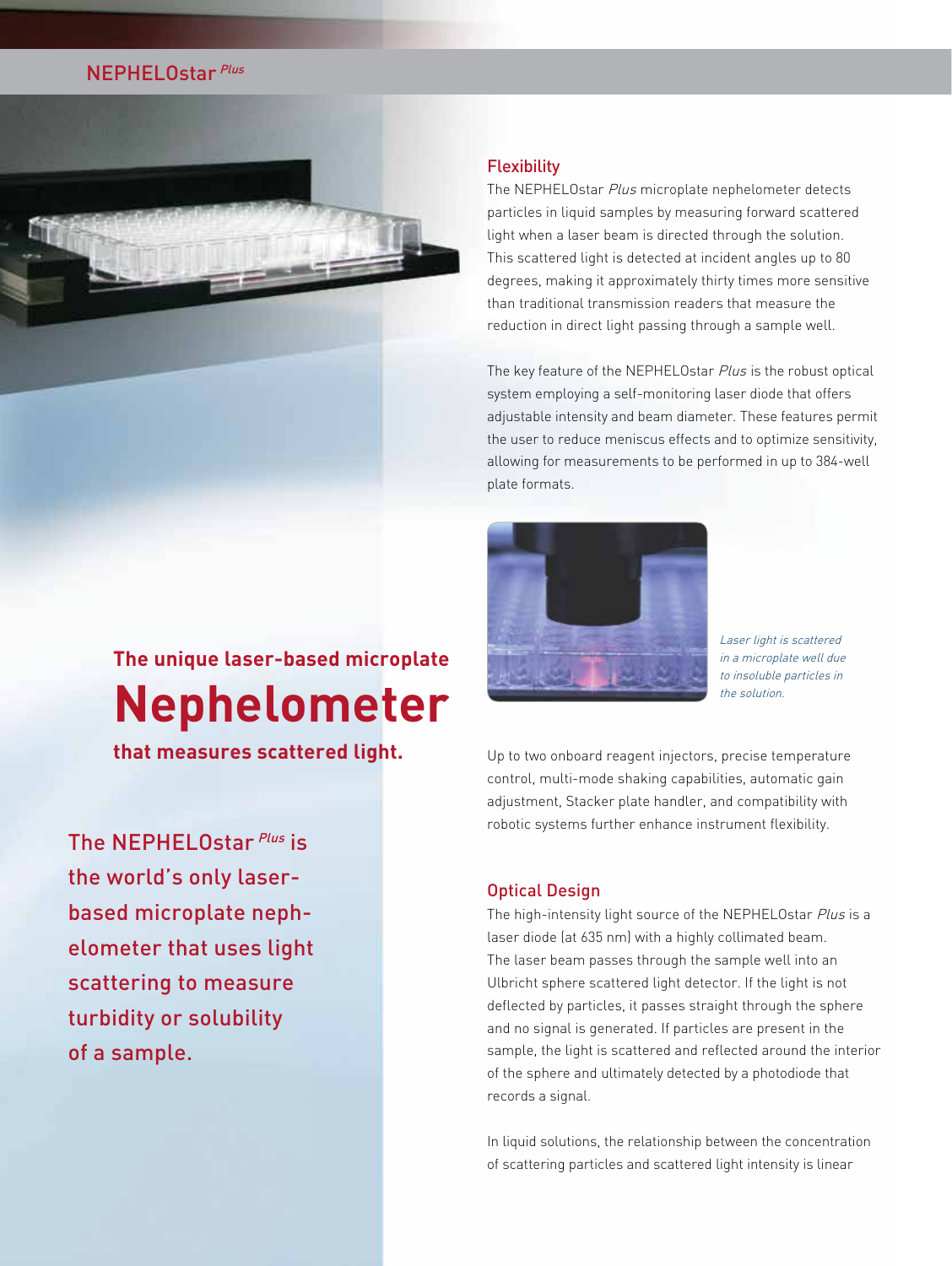over a wide range of concentrations. An exclusive feature of the NEPHELOstar Plus is the ability to adjust the laser intensity and the beam width for best performance. With a narrow beam width, liquid surface effects such as a strong meniscus are reduced.



Nephelometry: Scattered light is detected at incident angles of up to 80 degrees, making the NEPHELOstar Plus more sensitive than traditional transmission readers.

# Liquid Handling

Two precise onboard injectors allow simultaneous reagent injection and detection. Thus, concurrent reading and injection ensures that even the initial part of fast kinetic reactions can be monitored. Kinetic data can be collected as fast as 50 reading points per second or as slow as one measurement every 2.5 h. The injectors are readily accessible and are housed within the instrument to safeguard any light sensitive reagents.



...up to two reagent injectors, programmable with individual injection volumes for each well

The exceptionally small dead volume and back flushing ensure that precious reagents are conserved. Users can tune all parameters, such as plate shaking, injection speed, timing, and the number of injections per well to automatically produce dilution schemes and concentration gradients across the microplate.

### Assays

The flexibility and performance of the NEPHELOstar Plus allows more applications to be adapted to microplate-based laser nephelometry than ever before.

Flocculation assays, drug solubility determination, bacterial and fungal growth kinetics, and determination of precipitation of particles in solution are amongst a variety of possible studies. Four examples are outlined below:

#### Automated Drug Solubility Screening

 Determining aqueous compound solubility has become an essential early measurement in the drug discovery process to avoid time-consuming and costly ADME screens of low solubility compounds. Developed to meet high-throughput demands, the NEPHELOstar Plus offers HTS/drug screening laboratories a fast and simple method for checking compound solubility, which can be fully automated. The nephelometric method has been shown to produce results equivalent to those produced by an HPLC method and to be largely unaffected by colored solutions.

#### □ Microbial Growth Kinetics

 Continuous nephelometric monitoring of changes in the turbidity can be used to test antimicrobial drugs and their effects on microbial growth kinetics. Among various parameters of the growth curves, the duration of the lag phase is strongly affected by the presence of antimicrobial drugs. Using the NEPHELOstar Plus instead of a traditional photometer, this early part of the growth curve can be monitored more exactly. Featuring additional precise temperature control, multi-mode shaking capabilities, and a gas vent, the instrument is a perfect tool to study microbial growth.

#### Quantification of Proteins

 In clinical chemistry immunonephelometric assays are used to determine the concentration of serum immunoglobulin (IgA, IgG, IgM) , complement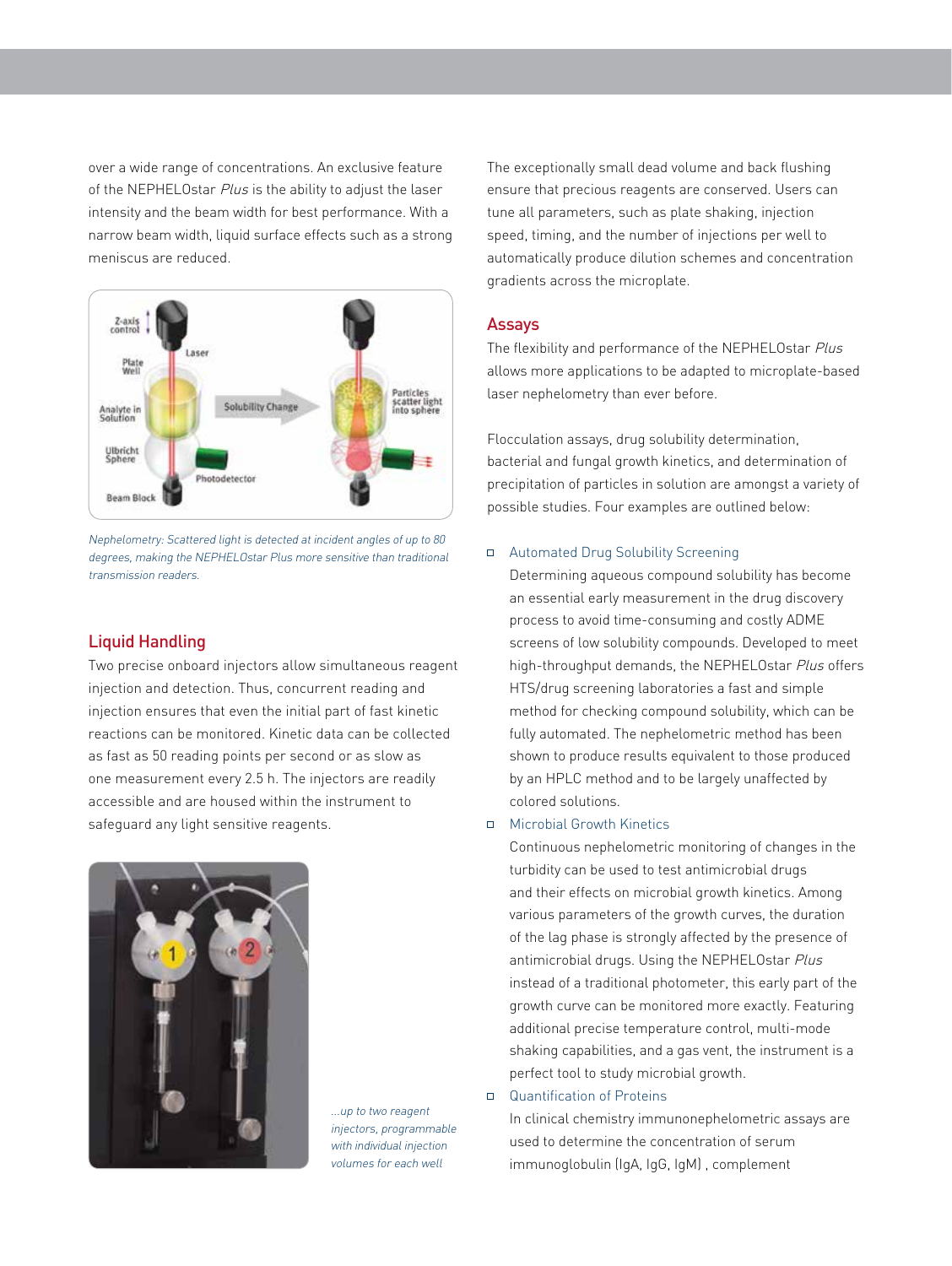components (C3, C4), acute phase reactant proteins (CRP, transferrin), albumin, and  $\alpha$ -1-antitrypsin. Protein precipitation of globular proteins refers to the formation of protein aggregates by adding e.g. salt or organic solvent. In contrast, immunoprecipitation allows a given protein to be precipitated selectively via an antibody antigen reaction.

Monitoring of Polymerization

 In organic chemistry, nephelometry is used to quantify macromolecules, e.g. by monitoring of a polymerization reaction.

The NEPHELOstar Plus' unique combination of features is ideal for all four application areas.



The script mode of the Stacker software gives the user unlimited flexibility to run diverse assays. This function can be used to choose different test definitions for different plates in one batch run or to perform more than one measurement on one plate.

Automated microplate handling with Stacker.

# Control and MARS Data Analysis Software

ACU Gas Controller Regulates  $CO<sub>2</sub>$  and  $O<sub>2</sub>$ 

An accessory to the NEPHELOstar Plus is the Atmospheric Control Unit (ACU). This microprocessor controlled regulator optimizes the levels of atmospheric gases,  $CO<sub>2</sub>$  and  $O<sub>2</sub>$ , within the microplate reader chamber. This accessory is perfect for cell growth assays where  $CO<sub>2</sub>$  and  $O<sub>2</sub>$  need to be properly regulated. In addition to optimizing cellular growth conditions, biological conditions such as hypoxia or anoxia can be induced to see what effect there is on cell growth.



ACU gas controller regulates both CO<sub>2</sub> and O<sub>2</sub> within the NEPHELOstar Plus microplate chamber.

## Stacker and Robot Compatibility

For medium level throughput, BMG LABTECH offers a Stacker that can be used with the NEPHELOstar Plus. The Stacker is an ideal solution for mid-throughput labs that wish to have the small footprint of an automated plate feeder along with the simplicity and reliability the Stacker offers. It provides loading, unloading, restacking and a continuous load feature of up to 50 microplates.

The NEPHELOstar Plus software package provides an extensive range of possibilities for both test protocol definitions and data analysis. The Reader Control part of the software allows users to define instrument parameters and test protocols, and MARS offers various tools to easily determine compound solubility or microbial growth kinetics.

Well organized, versatile, easy to use and powerful are just a few of the ways the MARS Data Analysis Software package is described by users. MARS provides several options to display data in a clear and concise format.

Data can be processed with powerful predefined templates or by using an extensive range of data calculation features. For example the automatic determination of compund solubility by a segmental regression fit can be done, or a standard curve can be generated based on different curve fitting algorithms to calculate  $EC_{50}$ ,  $IC_{50}$ , and  $r^2$  values.



The MARS Data Analysis Software provides sophisticated tools for automated data reduction.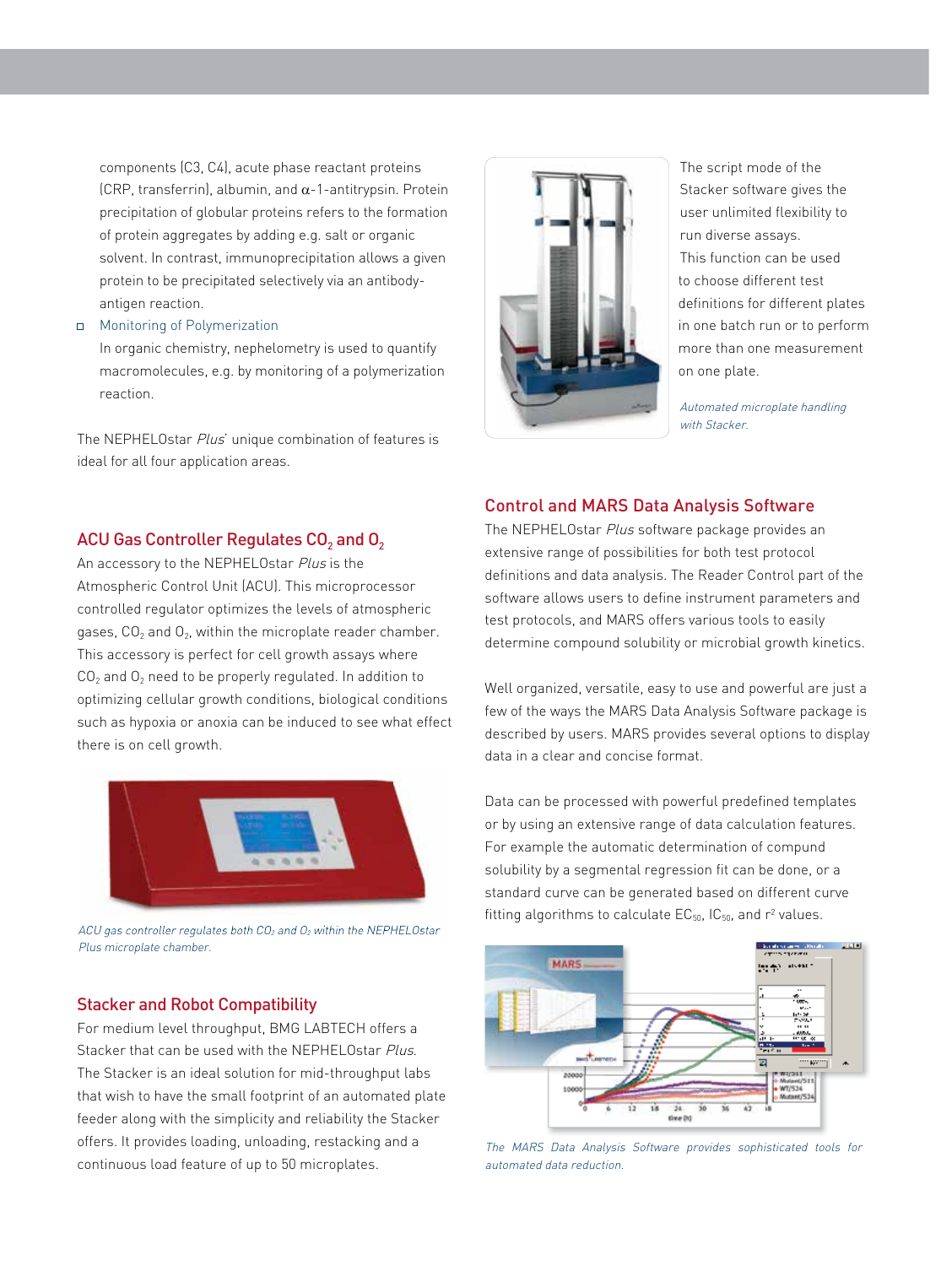# Applications Center

The NEPHELOstar Plus has been cited in numerous publications such as application notes, scientific posters, and peer-reviewed papers exemplifying the versatility of the NEPHELOstar Plus. The following main categories are amongst a wide range of possible applications:

- Automated Drug Solubility Screening
- D Microbial Growth Kinetics
- Quantification of Proteins

The NEPHELOstar Plus' versatility and flexibility are illustrated by the following examples for:

- Solubility screen of the corticosteroid hydrocortizone
	- □ Monitoring of antifungal agents
	- Antigen-antibody binding







The antifungal econazole nitrate complex (CD-EC) inhibits growth of Candida albicans.<sup>2</sup>



Kinetic determination of antigen-antibody binding at different concentrations.<sup>3</sup>

BMG LABTECH continuously works with all major reagent companies to develop protocols and to optimize instrument settings for their existing assays and their newest kits.

Visit BMG LABTECH's Applications Center online to download all the leading applications, listed as:

- Application notes
- O Scientific posters
- Peer-reviewed papers

BMG LABTECH's comprehensive searchable applications database reflects more than 20 years of expertise and innovations in microplate reading technology. Over 2.500 references exemplify the flexibility and versatility of our readers, as well as their use in the chemical and biological sciences.

### Support and Training

BMG LABTECH operates globally through an extensive network of subsidiaries and well trained distributors. Customers can rely on PhD level support and assistance with regard to software, assay development, or general enquiries related to the NEPHELOstar Plus and all other BMG LABTECH microplate reading solutions.

1,2,3 The graphs were taken from BMG LABTECH's Application Notes AN 117, AN 174 and we kindly thank Dr. Nelius Swart for the antigen-antibody binding figure.